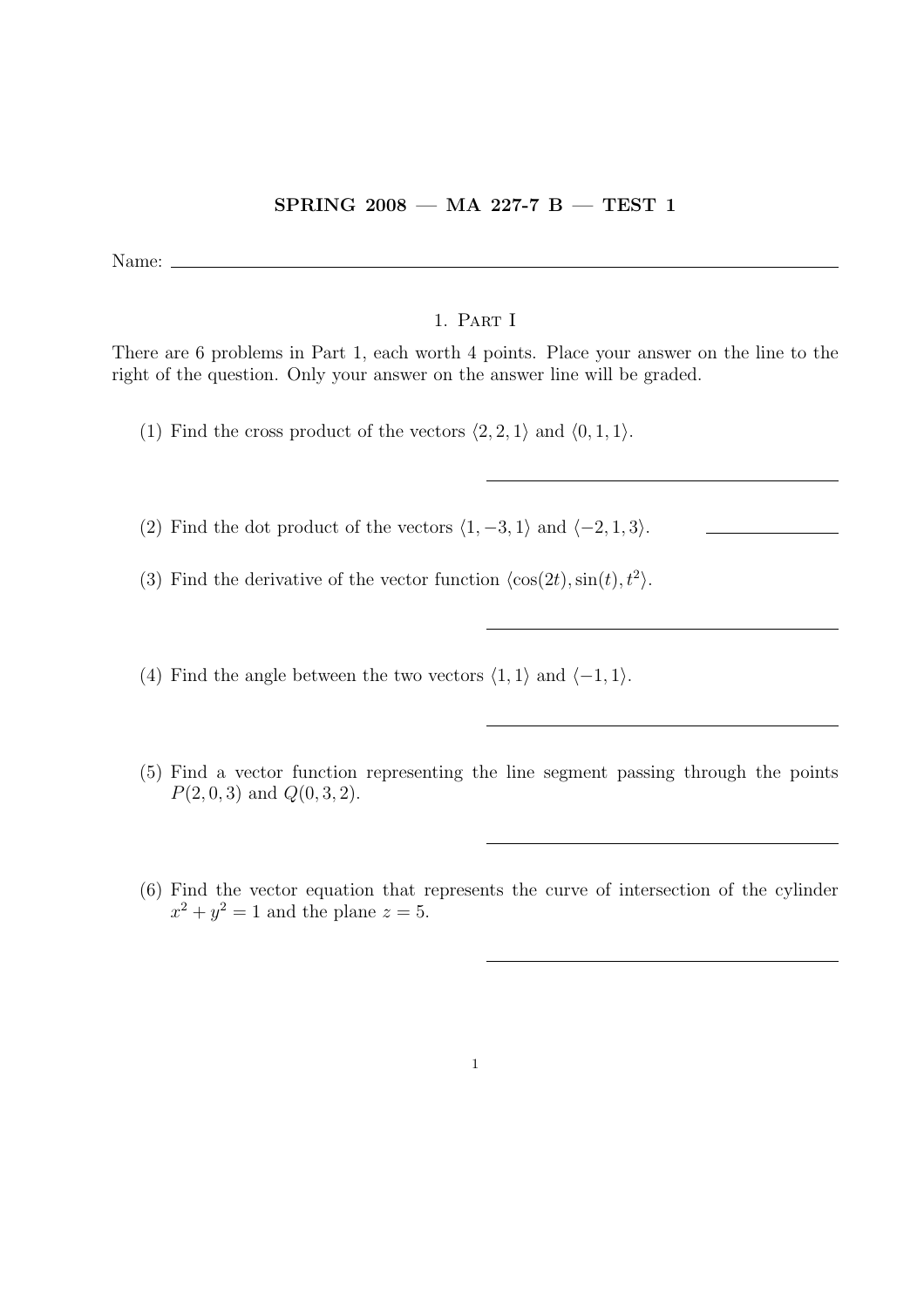## 2. Part II

There are 3 problems in Part 2, each worth 12 points. On Part 2 problems partial credit is awarded where appropriate. Your solution must include enough detail to justify any conclusions you reach in answering the question.

- (1) A ball is thrown horizontally from a tower of height  $5m$ . It lands  $10m$  away from the tower.
	- (a) Find the vectors of acceleration, velocity, and position.
	- (b) What is the initial speed?
	- (c) Find the angle of the tangent at which the ball touches ground?

Use  $g = 10m/s^2$ .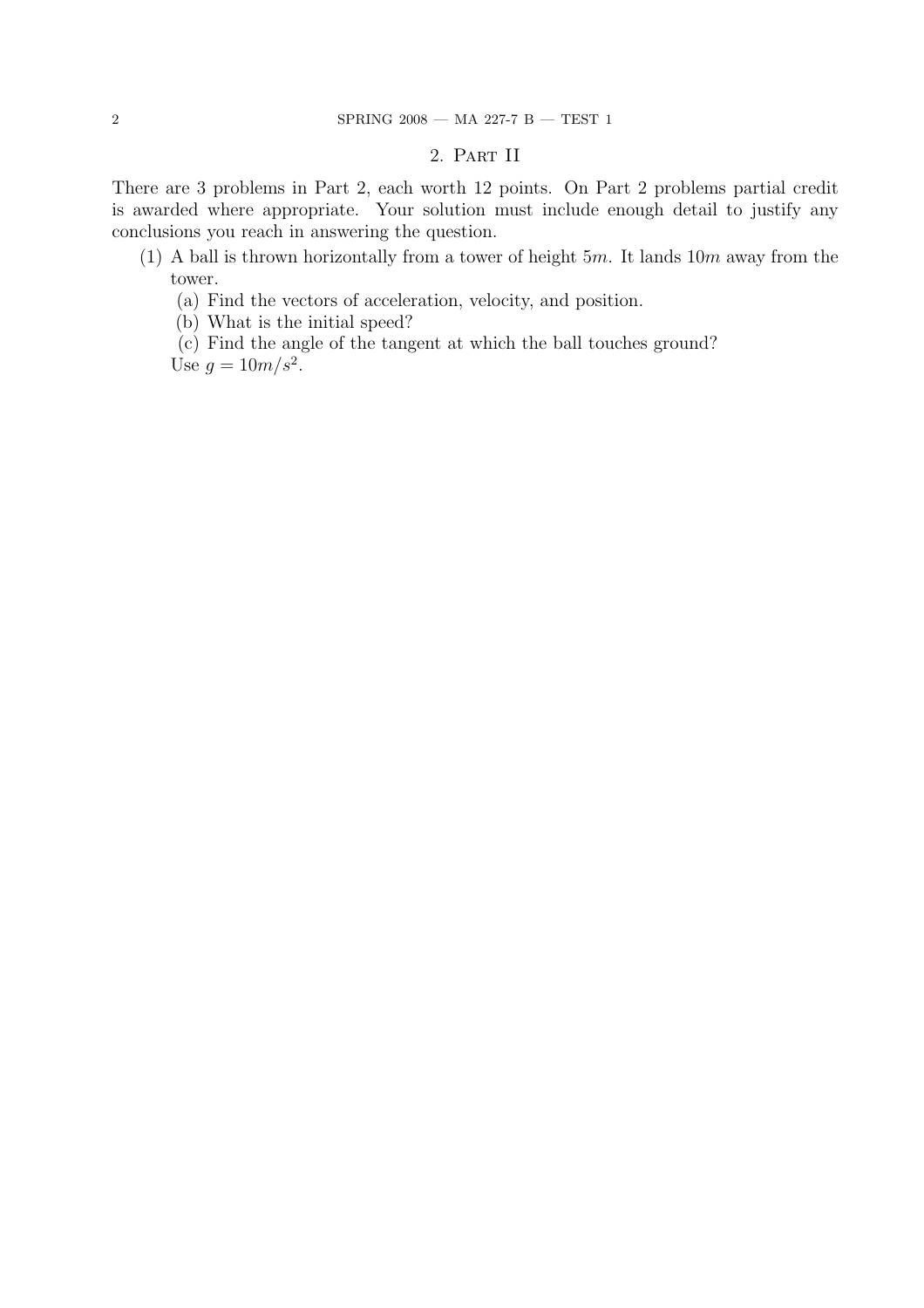(2) Find the parametric equations for the tangent line to the curve  $r(t) = \langle t, 3t^2, t^3 - 1 \rangle$ at the point  $(1, 3, 0)$ .